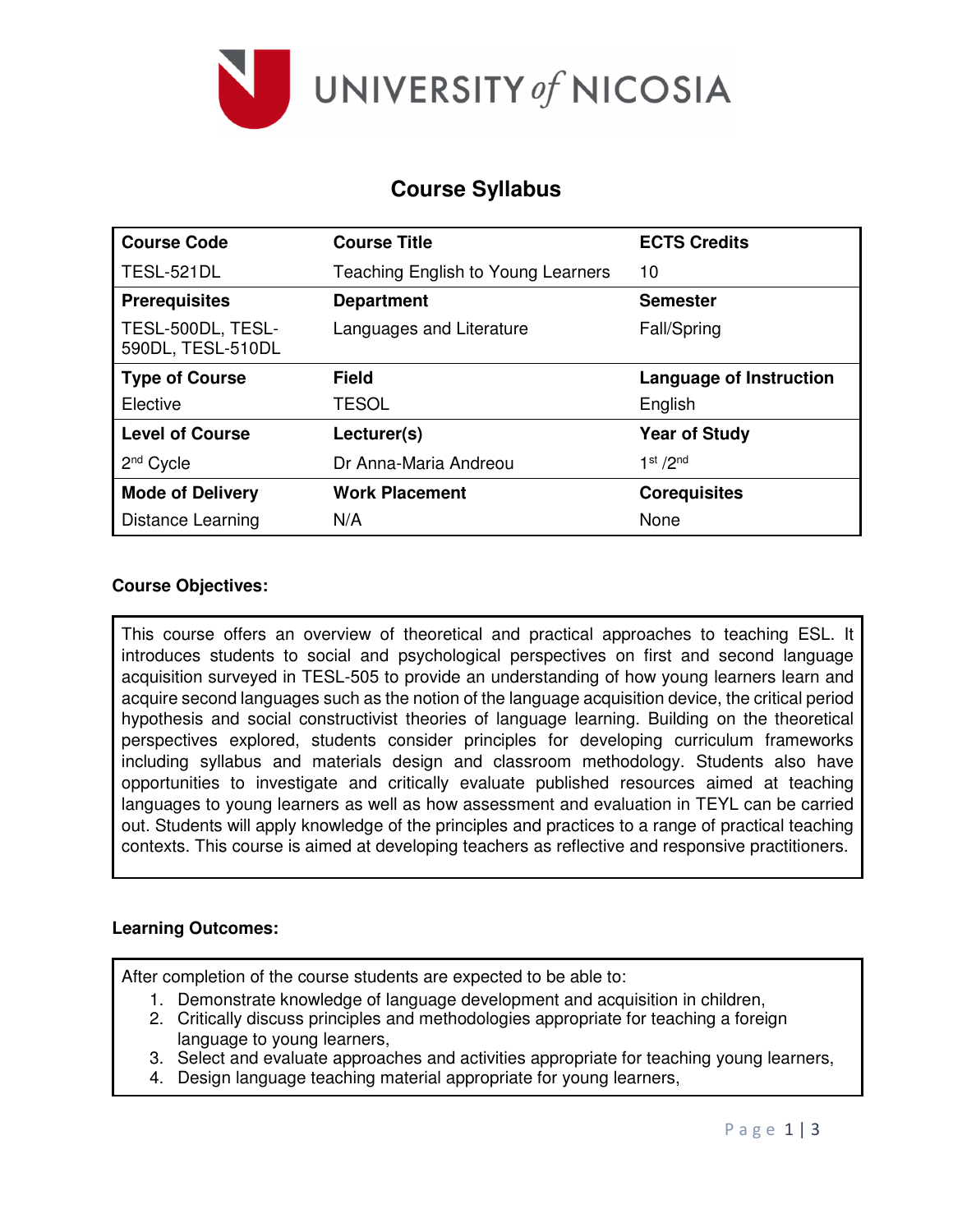

5. Critically discuss issues related to assessment and evaluation of young learners in the foreign language classroom.

#### **Course Content:**

Areas covered in the course include the following:

- Learning and development,
- Language learning at home and at school,
- Policy: primary EFL programmes,
- Bilingualism and biculturalism in young learners,
- Teaching listening and speaking to young learners,
- Teaching reading and writing to young learners,
- Teaching vocabulary and grammar to young learners,
- Materials design and evaluation for young learners,
- Assessment of young learners,
- Research in the primary language classroom.

#### **Learning Activities and Teaching Methods:**

Recorded lectures, Forum Discussion, Question-answer sessions, Practical activities

#### **Assessment Methods:**

Assignments, Activities, Quizzes, Forum participation, Final examination

#### **Required Textbooks / Readings:**

| <b>Title</b>                              | Author(s)  | <b>Publisher</b>              | Year | <b>ISBN</b> |
|-------------------------------------------|------------|-------------------------------|------|-------------|
| Teaching<br>Young<br>Language<br>Learners | Pinter, A. | Oxford<br>University<br>Press | 2006 | 0194422070  |